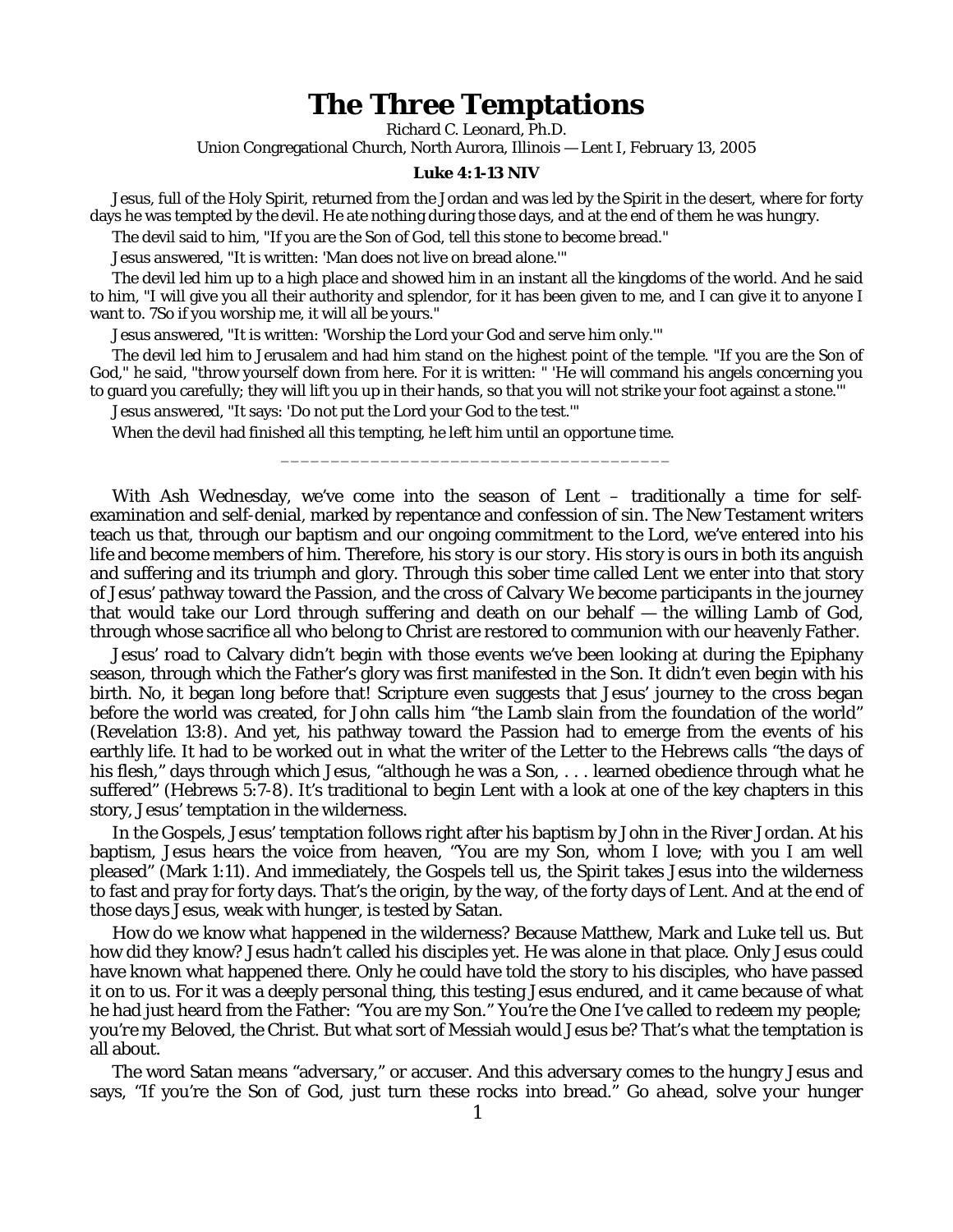*problem with a wave of your hand — if you're who you think you are!* What a test this must have been for a starving man who knows he's the Messiah, the anointed of the Lord! The tempter entices him, but Jesus turns him down.

Satan comes with another test. He makes all the kingdoms of the world flash before Jesus' eyes. *Your people are oppressed, ground under the heel of a ruthless foreign power. If you're who you think you are, you can throw them off and take control for yourself. You can set your people free! All you have to do is worship* me *instead of that invisible God who's done nothing for you!* What a temptation for a sensitive and compassionate man who, every day, sees the humiliation of his neighbors under the Roman boot. The tempter's plan is appealing — but again Jesus refuses to go along with it.

How does Jesus throw off Satan's test? He fights off the tempter by hurling back at him a line from the Word of God. The tempter is clever; he begins to get the drift. So he comes back a third time with a Scripture of his own. *If you're who you think you are, why not go jump off the highest tower of the Temple into the valley below? After all, doesn't Psalm 91 say that God will send angels to grab you before you hit bottom? Yeah, if you're really the Son of God, that will make people sit up and take notice! Go for it!* But, again, Jesus fends off the tempter with a word from Scripture.

"Man does not live on bread alone, but on every word that comes from the mouth of God. . . .Worship the Lord your God and serve him only. . . . Do not put the Lord your God to the test." Three lines from the Scriptures — each time, by the way, a passage from the Book of Deuteronomy, the Fifth Book of Moses. Jesus hurls the tempter back with one simple weapon: "It is written." With the Word of God, he throws Satan off the track — at least for the time being, for as Luke says he's lurking there till what he thinks is "an opportune time" to test Jesus again. That time, of course, will come when Jesus is put to his final test, in the Garden and on Calvary's cross.

With three lines from God's Word, our Lord sends the tempter packing. God's Word is the expression of his whole "being," it's the embodiment of his creative power. Psalm 33:6 says, "By the Word of the Lord the heavens were made, and all their host by the breath of his mouth." When God speaks, sickness, ignorance, injustice, evil and even the chaos of nothingness and death must yield before the voice of the Creator of all, for his authority is in his Word. And the witness of the New Testament is that Jesus the Christ is himself the Word of God, the expression of the Creator's will and purpose in human form.

But let's back up a moment and look at those three temptations Jesus faced in the wilderness. I said earlier that this testing had to do with what sort of Messiah Jesus would be. To see what was going on, we need to understand that human culture has three components. Culture is made up of *technology* how we solve physical problems. It's made up of *social organization* — how order is established in society. And it's made up of *systems of belief* — how people establish priorities and values and meaning. Jesus was tested in all three areas. *Turn stones into bread* — solve the technology problem, provide food for everyone, and whatever else people need, by some kind of process that turns raw materials into useful things. *Take political control* — establish your authority over every government so we'll have law and order and world peace. *Prove you're God's representative* — Do a miracle and show which religion or set of values is the "right" one. Jesus faced all three temptations. They were each temptations to be *a cultural Messiah*, to define himself in terms of the dreams and expectations of human society. But because they meshed with man's agenda and not God's, they were all *temptations to avoid the cross.*

I began by saying that we, as the people who belong to Christ, enter into his story. Where do we see ourselves in the story of Jesus' temptation?

Sometimes we joke about temptation. Offered a second piece of pie, we might say, "I can resist anything but temptation." Sometimes, when I was a child, Mother would serve those vanilla wafer sandwiches with frosting inside for dessert. Once she offered another one to a guest and he answered, "It's a temptation." Thereafter we kids always called those things "temptations." We associate temptation with the tendency to eat too much, or with the urge to engage in sex outside of marriage, or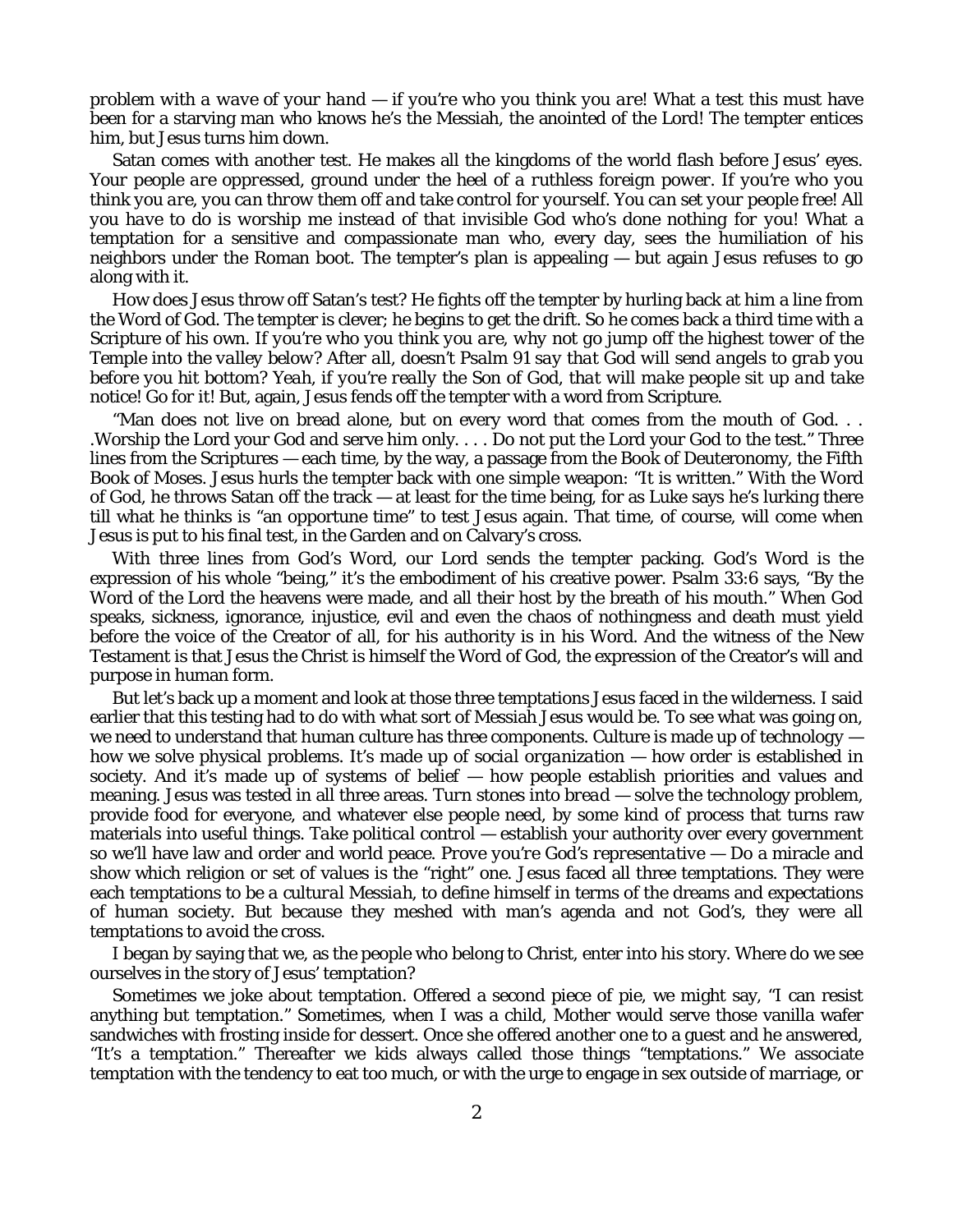with the opportunity to get ahead financially by dishonest means, or with any situation that allows us to gain unfair advantage over others.

Those things may be real tests of our commitment to serve and obey the Lord, but the story of Jesus' testing shows that temptation goes much deeper than outward actions or sinful impulses. Jesus' testing had to do with how he understood himself as the Son of God. It had to do with his calling to serve the people of God as their Messiah. What kind of Messiah would he be? In the same way, we're tested as to who we think we really are. As we follow the Lord in his baptism, we also follow him in his temptation. The writer of Hebrews says, "we do not have a high priest who is unable to sympathize with our weaknesses, but we have one who has been tempted in every way, just as we are  $-$  yet was without sin" (Hebrews 4:15). Jesus' story is our story, too.

*Turn these stones into bread.* Are we tempted to think our problems will all be solved when we have the latest technology? Ancient peoples, and many today, believe in *magic.* Magic, whatever form it takes, is a way of manipulating our environment to get something we want. Technology can be just a modern form of magic, and just as evil. Why? Because it leaves God out of the picture. Magic and technology are ways of solving problems without having to depend on the Lord. God, who made the human mind, has given us great powers of inventiveness and put us in charge of the raw materials of his earth. But if we use that inventiveness while forgetting its source — and even invent and use technology that makes it easier to disobey him — then we've yielded to that first temptation Jesus resisted in the wilderness. We've defined ourselves through that first component of human culture. We've aligned ourselves with the agenda of technology.

*Take control over other authorities*. Are we tempted to think our problems will be solved once we can get other people to do what we want them to do? We expend a lot of time and effort trying to control the actions of others. It happens in politics and world affairs, but it also happens in personal relationships. "If I could just make my husband . . ." "If I could only get my wife to . . ." "If I could make my children . . ." "If I could only convince my boss to . . ." You fill in the blanks. Through domineering and demanding behavior, or through emotional "games" or other more subtle forms of manipulation, we try to control others in the belief that our way is the right way and the only way. And again, we've left God out of the picture. We've defined ourselves through the agenda of that organizational component of culture, making ourselves the arbiter of order and structure in our little world.

*Do something dramatic and show everybody who's in charge.* Maybe we won't be jumping off any tall buildings, as the tempter suggested to Jesus. But there's always the temptation to make ourselves the center of all value and authority, what sociologists call the "unencumbered self" or the "imperial self." Our culture encourages this. "Have it *your* way." "It's *your* body, you can do what you want to with it." "Nobody can tell *me* what to do." "That's just the way I am." When somebody tells us to "have a nice day," we're tempted to reply, "Don't tell *me* what kind of day to have." (I usually say, "No thanks, just had one.") There are lots of ways to tell the world we're Number One: temper tantrums, pulling away from friends or family, jealous competition, always having to "win," constantly talking about ourselves and not listening to others. Most of us don't do anything so dramatic, but we all face the temptation to make ourselves the center of our own world of meaning and value, and to define the rest of the world in terms of *our* needs and feelings — so there can be no question who's in charge, and it isn't the Lord.

Yes, Jesus' story is ours as well, and like him we're all *tempted to avoid the cross*. If we can define our calling in life as something that doesn't involve self-denial and sacrifice, then we think we've solved our problems. But if we do this we've sold out to the tempter. He wants to keep us from following the Lord on the pathway to his Passion, because he knows that once we take up our cross and follow Jesus he has lost us. The world, with its cultural agenda of materialism and domination and manipulation, must give us up to the call of a loving  $God - a God$  who loved us so much that he gave his only Son to bring us back to himself. In place of self-seeking death, he gives us life in his presence.